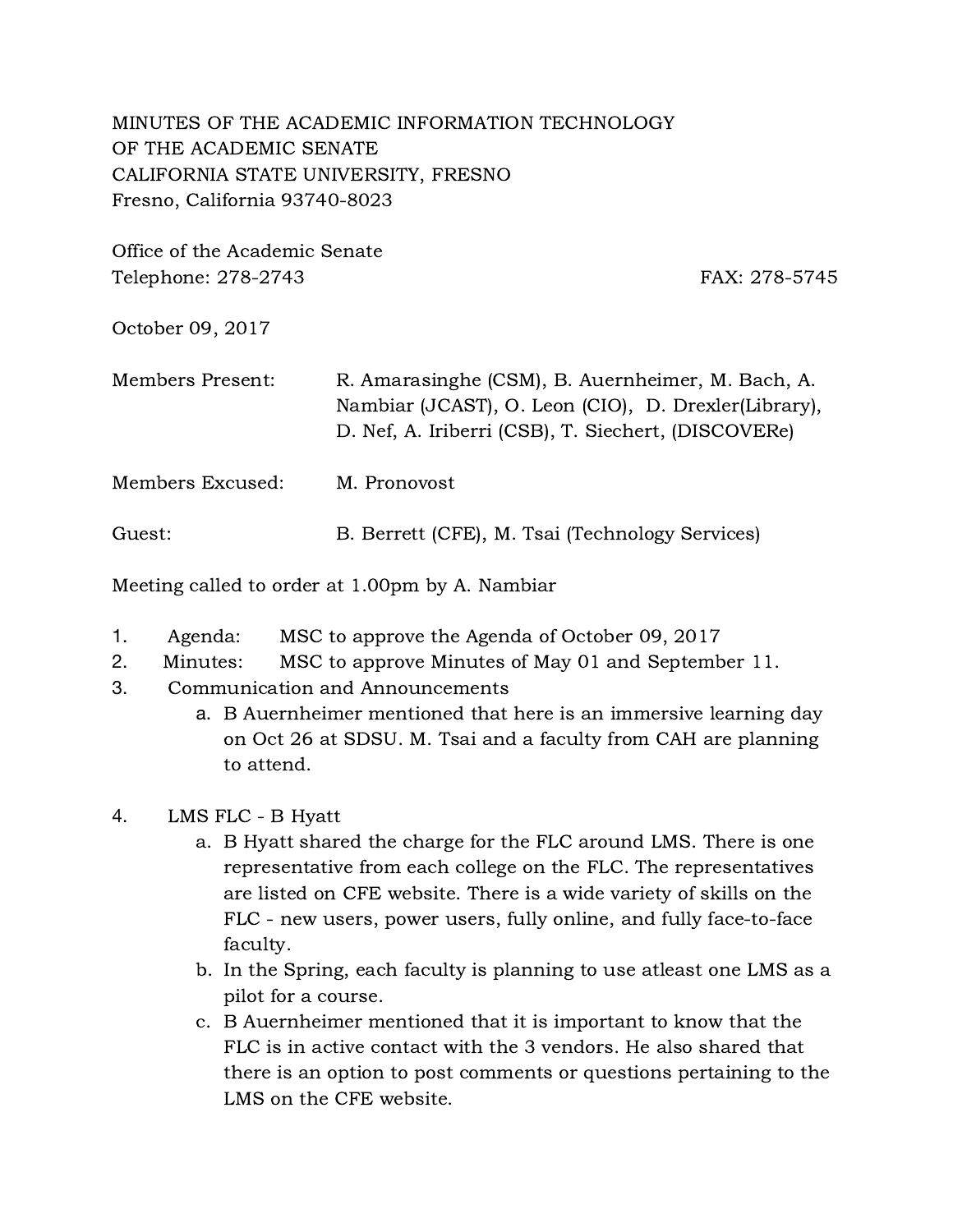- d. B Hyatt mentioned that there is good representation in terms of way faculty teach in addition to different disciplines.
- e. O Leon inquired about the criteria. B Hyatt mentioned that this is on the agenda for an upcoming meeting. There will probably be a better idea after that meeting.
- f. O Leon mentioned that CSU came up with a comparison matrix after the RFP and inquired if FLC has access to it. B Auernheimer mentioned that the comparison matrix is not a public document.
- g. B Berrett mentioned that there are other data points in this study. N Nisbett has completed a focus group with students. A survey went out to all faculty. A slightly modified version of the survey will go out to a subset of students. B Auernheimer is working with TS to set up meeting times for dialogs.
- 5. Technology Services O Leon
	- a. O Leon mentioned that the biggest initiatives are centered on student success. The idea is to come up with solutions to help faculty and students to help students graduate in time.
	- b. O Leon mentioned that there is a lot of effort on compliance related to financial aid and other things.
	- c. CalState and Amazon has partnered to provide \$2 million credit for CSU campuses. Any campus will be able to apply for up to \$50,000 per year in AWS credit. Proposals will be invited to see how it will advance the mission of the University.
	- d. CalState created a Chief Innovation Officer. Currently the CIO is doubling up as Chief Innovation Officer.
	- e. O Leon mentioned that M. Tsai and he have been working to develop innovative projects.
	- f. M Tsai mentioned that it has been one year since this initiative started. He mentioned that there are several projects such as IoT, entrepreneurship with Lyles, AI to develop ChatBots. O Leon mentioned that there has been interest from LCOE and CSB in this area.
	- g. O Leon mentioned that there will be a hackathon in Spring. Last year, there were more than 200 who applied but around 60 showed up.
	- h. R Amarasinghe mentioned about adaptive testing. Dept of Mathematics would be interested in adaptive testing.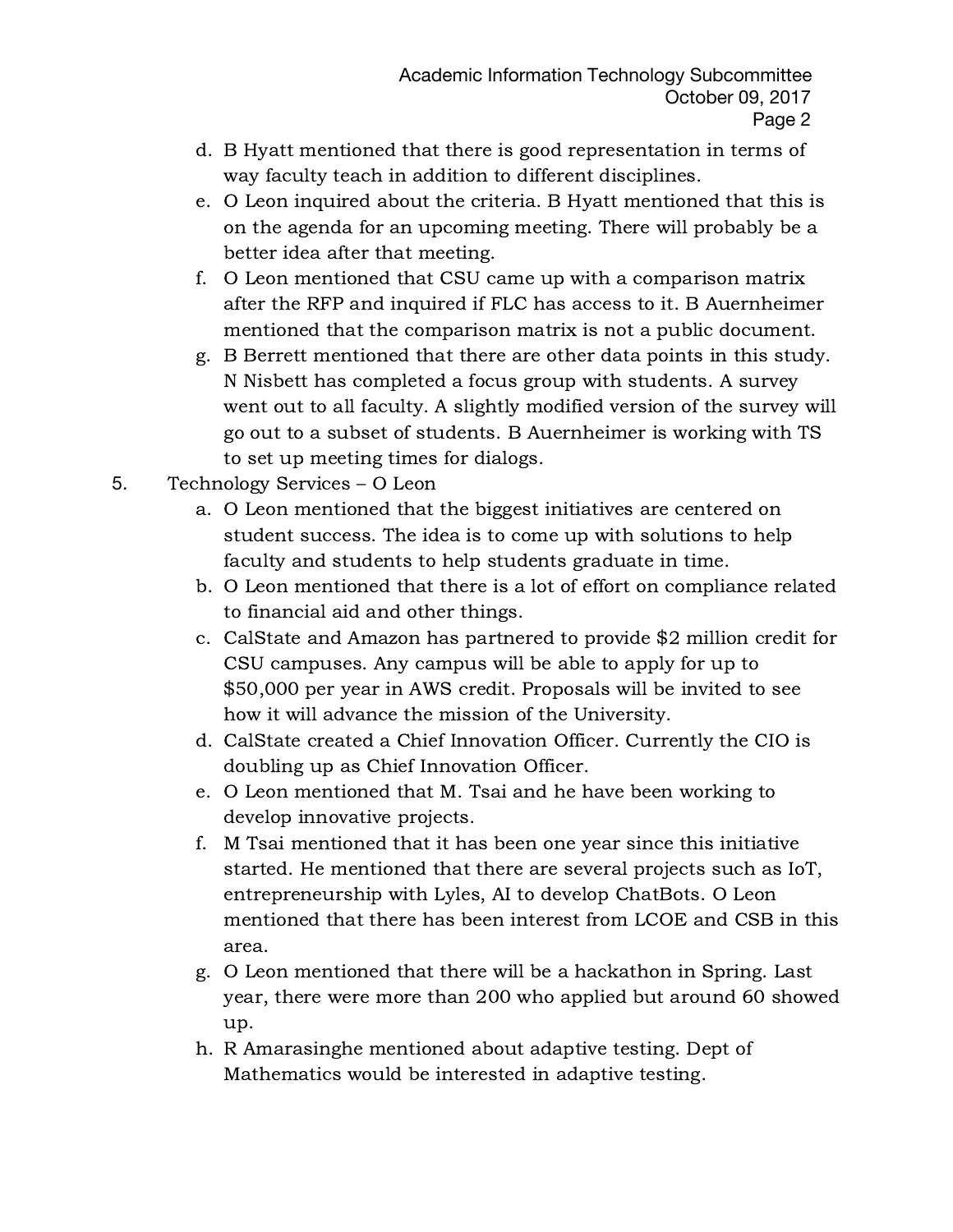- i. O Leon mentioned that there is a company called Pluralsoft which allows adaptive testing for 60 different categories.
- 6. Center for Faculty Excellence B Berrett
	- a. B Berrett mentioned that the DISCOVERe proposals are being reviewed now.
	- b. B Berrett mentioned that there are numerous FLCs in which faculty can participate. The details are available on CFE website.
	- c. R Amarasinghe mentioned about availability of rooms. B Berrett mentioned that one could reach out to D. Ashton for classrooms.
- 7. Computer Configuration
	- a. B Auernheimer shared the minimum recommendations for computers. AIT could take a look at this and make recommendation
	- b. B Berrett mentioned that PeopleSoft would be a place to inform students about this.
	- c. B Auernheimer mentioned that the syllabus template refers to a minimum specifications but there was no place to look for it.
	- d. O Leon inquired about specifications which may be hard to visualize for students.
	- e. B Auernheimer mentioned that some of the minimum specs might not be enough.
	- f. T Siechert inquired who would be responsible for maintaining this.
	- g. B Auernheimer mentioned that this committee used to review them and give a thumbs up or down.
	- h. O Leon suggested that this could be an annual thing where we pull out last year's spec and update if necessary.
	- i. B Auernheimer mentioned that TS might be a good place to point students to.
	- j. O Leon inquired if there is an issue with some of our students
	- k. T Siechert mentioned that CalPoly has different options for each college.
	- l. O Leon mentioned that M Pronovost and Chip could be good resources.
	- m. D Nef suggests that it might be better to have it recommended specifications instead of minimum specifications.
- 6. Old Business none